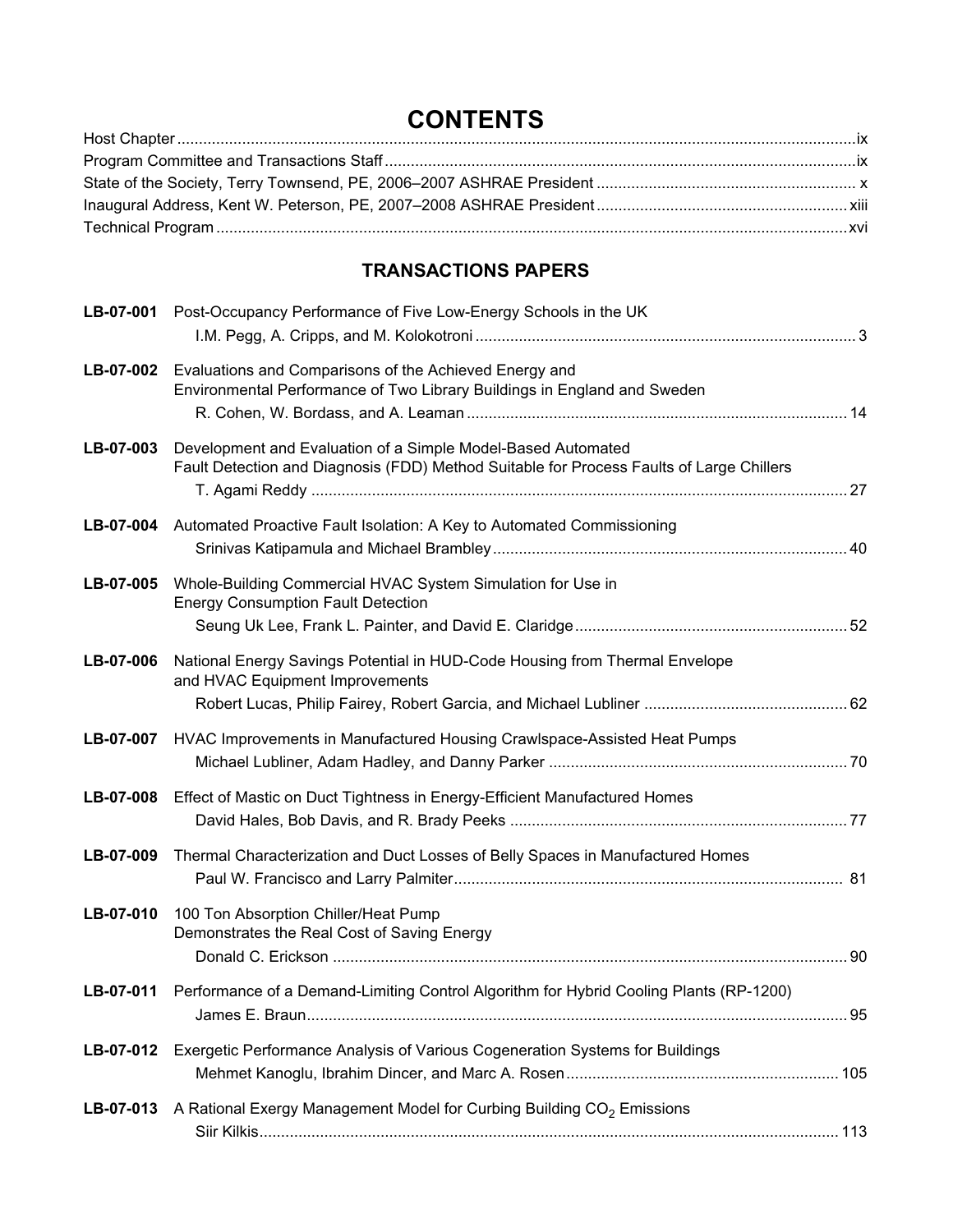|           | LB-07-014 Airflow Distribution through Perforated Tiles in Close Proximity to<br><b>Computer Room Air-Conditioning Units</b>                                       |  |
|-----------|--------------------------------------------------------------------------------------------------------------------------------------------------------------------|--|
|           |                                                                                                                                                                    |  |
| LB-07-015 | Liquid Cooling Architectures for Computer Systems of High Availability                                                                                             |  |
|           | Michael J. Ellsworth, Jr., Roger R. Schmidt, Prabjit Singh, and Richard C. Chu136                                                                                  |  |
| LB-07-016 | Enhancement and Use of Combined Simulation Tools in the Assessment of<br>Hybrid Natural/Mechanical Ventilation Systems                                             |  |
| LB-07-017 | Application of Neural Networks Trained with Multizone Models for Fast Detection of<br><b>Contaminant Source Position in Buildings</b>                              |  |
| LB-07-018 | Study of Penetration of Outdoor Fine Particles into Nonresidential Building<br>with Multizone Simulation (RP-1281)                                                 |  |
| LB-07-019 | Withdrawn                                                                                                                                                          |  |
|           |                                                                                                                                                                    |  |
| LB-07-020 | Exergy Analysis of Psychrometric Processes for HVAC&R Applications                                                                                                 |  |
| LB-07-021 | Upgrading EU Directive with Rational Exergy Model                                                                                                                  |  |
| LB-07-022 | Acoustical Ventilation Rate Sensor Concept for Naturally Ventilated Buildings<br>S. Van Buggenhout, S. Eren Ozcan, E. Vranken, W. Van Malcot, and D. Berckmans 192 |  |
| LB-07-023 | Economic Evaluation of Benefits Associated with<br>Automated Fault Detection and Diagnosis in Rooftop Air Conditioners                                             |  |
| LB-07-024 | An Experimental Study of Falling Film Evaporation on Inclined Plates<br>Using R-141b and R-134a                                                                    |  |
|           |                                                                                                                                                                    |  |
| LB-07-025 | Binary Enthalpy Wheel Humidification Control in Dedicated Outdoor Air Systems                                                                                      |  |
| LB-07-026 | Calibrated Simulation for Retrofit Evaluation of Demand-Controlled Ventilation<br>in Small Commercial Buildings                                                    |  |
|           |                                                                                                                                                                    |  |
| LB-07-027 | Computer Simulation of Heat Loss Characteristics of<br>Commercial Door Assemblies (RP-1236)                                                                        |  |
|           |                                                                                                                                                                    |  |
| LB-07-028 | Controlling Cooling Tower Water Quality by Hydrodynamic Cavitation                                                                                                 |  |
| LB-07-029 | Development of a High-Performance<br>Water-to-Water Heat Pump for Ground-Source Application                                                                        |  |
|           |                                                                                                                                                                    |  |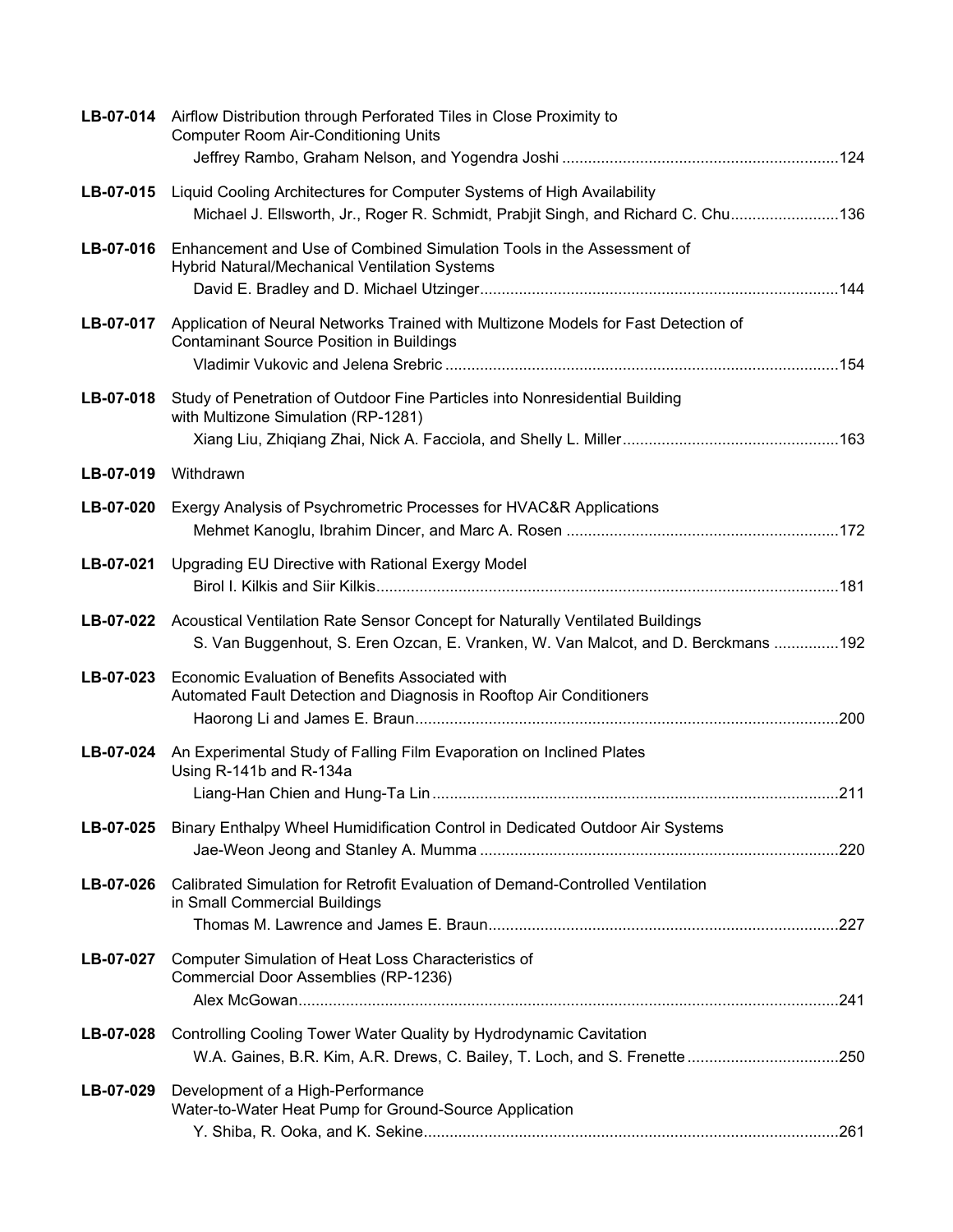| LB-07-030 | Development of Simplified Estimation Method of<br>Chiller Energy Use for Office Buildings in Taiwan                                             |  |
|-----------|-------------------------------------------------------------------------------------------------------------------------------------------------|--|
| LB-07-031 | Efficient Coupling of Multizone and CFD Indoor Flow Models through                                                                              |  |
|           | Proper Orthogonal Decomposition                                                                                                                 |  |
|           |                                                                                                                                                 |  |
|           | LB-07-032 Energy Monitoring and Building Simulation of a University Laboratory Research Facility                                                |  |
|           |                                                                                                                                                 |  |
| LB-07-033 | Examination of Thermal Adaptive Effect of Postural and Positional Adjustment of a<br>Seated Human Body Exposed to Spot Airflow                  |  |
|           |                                                                                                                                                 |  |
| LB-07-034 | Experimental Evaluation of a Downsized Residential Air Distribution System:<br><b>Comfort and Ventilation Effectiveness</b>                     |  |
|           |                                                                                                                                                 |  |
|           | LB-07-035 Field Testing of a Supervisory Optimal Controller for an Air-Conditioning System                                                      |  |
|           | Yuji Miyajima, Masayoshi Sakuma, Takumi Sugiura, Minoru Takahashi,<br>Noboru Oshima, Hiroo Sakai, Hiroshige Kikuchi, and Tadakatsu Nakajima 323 |  |
| LB-07-036 | Formulation of a Generic Methodology for Assessing FDD Methods and                                                                              |  |
|           | Its Specific Adoption to Large Chillers (RP-1275)                                                                                               |  |
|           |                                                                                                                                                 |  |
| LB-07-037 | Impact of Control on Operating Costs for Cool Storage Systems with<br>Dynamic Electric Rates (RP-1252)                                          |  |
|           |                                                                                                                                                 |  |
| LB-07-038 | Measurement and Assessment of VOC and Formaldehyde Contamination<br>During the Construction of a New Museum in China                            |  |
|           |                                                                                                                                                 |  |
| LB-07-039 | Optimized Pump Speed Control Using Pump Water Flow Station for HVAC Systems                                                                     |  |
|           |                                                                                                                                                 |  |
| LB-07-040 | Reentrainment of Building Exhaust Air by Packaged HVAC Economizers                                                                              |  |
|           | Sherwood G. Talbert, Stephen M. Ricci, Matthew E. Goshe,                                                                                        |  |
|           |                                                                                                                                                 |  |
| LB-07-041 | Simulation of the Impact of Commercial Building Envelope Airtightness on<br><b>Building Energy Utilization</b>                                  |  |
|           |                                                                                                                                                 |  |
| LB-07-042 | Static Pressure Losses in Nonmetallic Flexible Duct (RP-1333)                                                                                   |  |
|           |                                                                                                                                                 |  |
| LB-07-043 | Study on the Energy Conservation Performance of the Plate Enthalpy Exchanger                                                                    |  |
|           |                                                                                                                                                 |  |